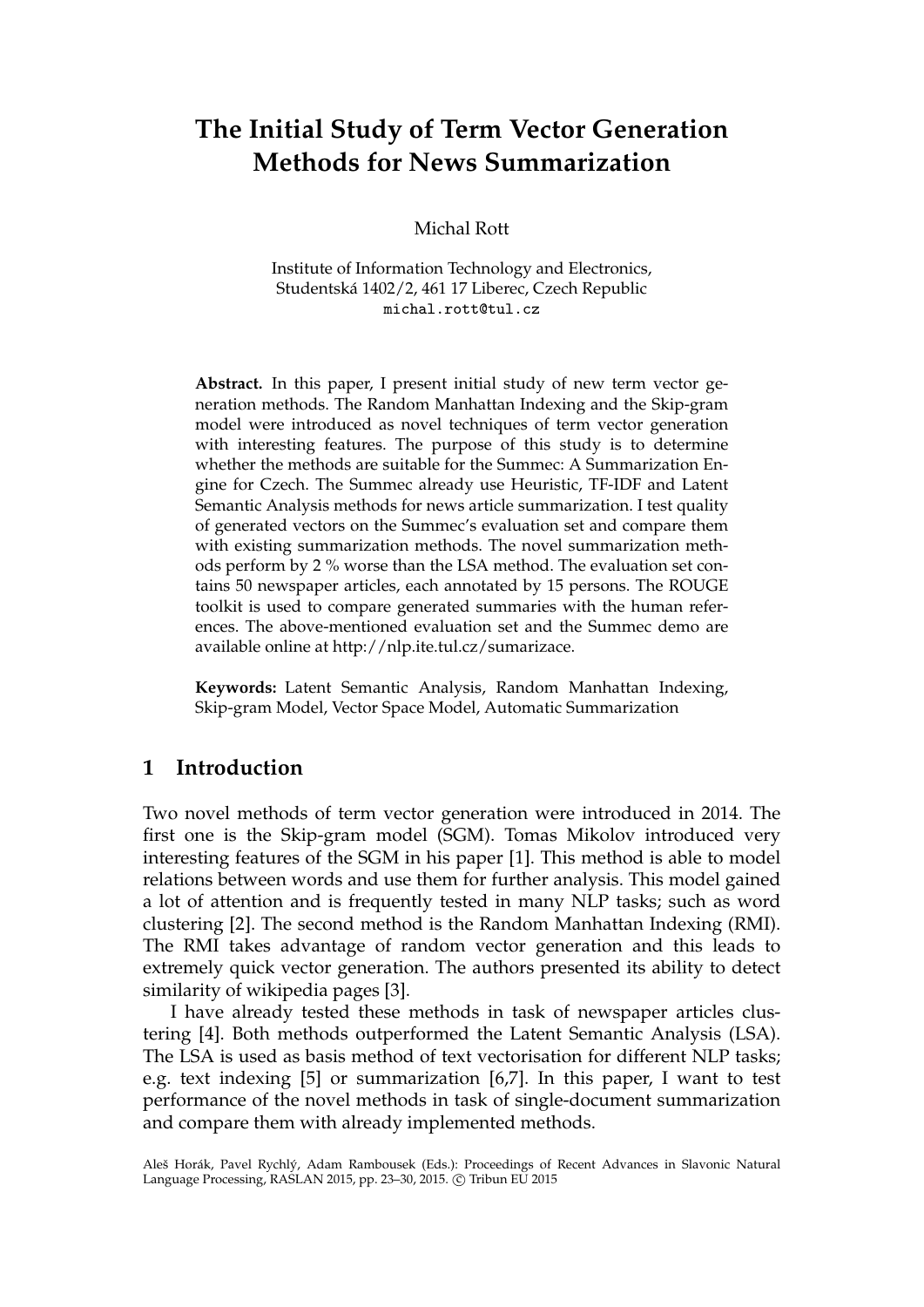Linguistic properties of Czech language complicate the use of aforementioned methods. Czech words have many forms and their analysis requires lemmatization. The free word order limits language modelling and evaluation of summarization methods. Use of bi-grams and larger n-grams is questionable for evaluational by n-gram co-occurrence. Therefore, I use uni-grams to evaluate implemented methods. The last issues of Czech is rich vocabulary and there are many words representing the same thing. The vector generation algorithm have to unnecessarily train vectors for semantically similar words. Czech thesaurus [8] can be used to minimize influence of synonyms. A preprocessing module of the Summec solves this issues for Czech language and provides limited support for other Slavonic languages.

### **2 VSM and Summarization**

The Vector Space Model is a well mathematically formed construct. The computation of similarity of the documents is reduced to computation of distance between their vectors. The distance can be computed by several metrics. Manhattan metric and cosine similarity are commonly used to compare vectors in NLP.

The main issue of the use of VSM is generation of vectors. The methods were tested: Latent Semantic Analysis, Random Manhattan Indexing and Skip-gram model. The first method is described in paper [9]. The rest will be described further in this paper.

A news article is composed from sentences and they are describing topics of the article. There are two possible ideas how to perform summarization in VSM:

- 1. Extract sentences of the main topic.
- 2. Extract the most important sentences of all topics.

The first idea is useful for single-document summarization. A sentence with the longest vector contains probably the most important terms of the document. Lets call this sentence the main sentence of the document. Sentence vectors with similar directions as the main sentence describe the same topic.

For example, Fig. 1 represents a document with 5 sentences and the objective is to extract the two most important sentences. Sentence s1 is clearly the most important sentence (the one with the longest vector) and the most similar sentence to s1 is s2. Hence, this summarization method will extract sentences s1 and s2.

The second idea is more suitable for multi-document summarization or large documents with more topics. The method extracts sentences with the longest and the most distant vectors between each other. The method alternates sentence vectors after every sentence extraction. This can be done iteratively and is described as follows:

1. Compute vectors of sentences from their term frequencies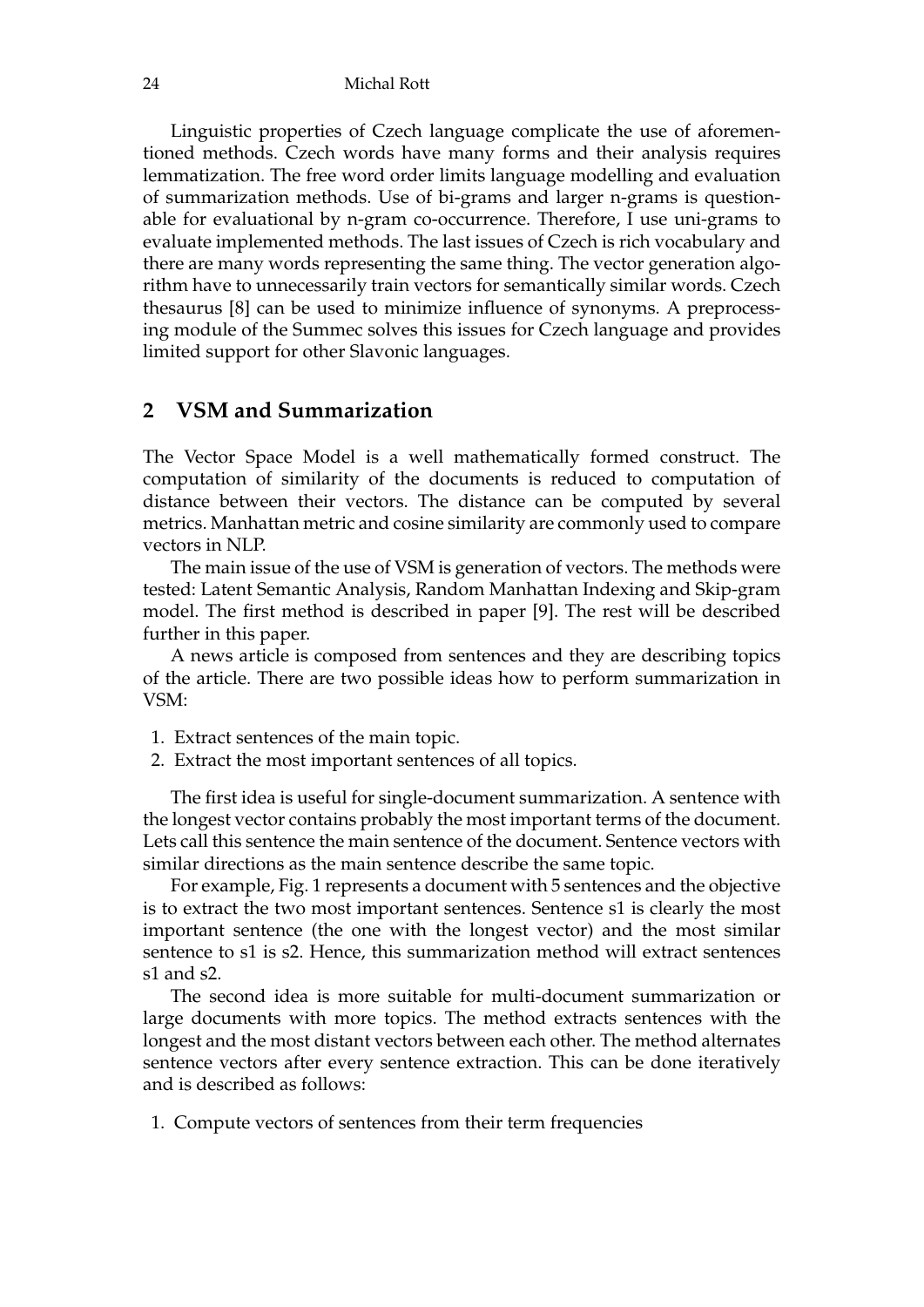

**Fig. 1.** Vector representation of document sentences in two-dimensional space.

- 2. Sentence with the longest vector is extracted.
- 3. The term frequency of words of the sentence are set to zero.
- 4. Repeat steps 1-3 and stop when extract is complete.

If we look at the Fig. 1, this method will extract sentence s1. After vectors alternation, s5 will be the longest vector. Sentences s1 and s5 will form the extract.

#### **2.1 The Random Manhattan Indexing**

The Random Manhattan Indexing method (RMI) was introduced in [3] and the main idea came from Random Projection. The LSA reduces dimensions using low rank approximation of space by Singular Value Decomposition. The main advantage of the RMI is the skip of SVD computation.

The RMI constructs L1 normed vector spaces with reduced dimensionality. It replaces the Euclidean metric with the Manhattan metric. The Manhattan Metric is not sensitive to non-Gaussian noise<sup>1</sup> [10]. Hence, the Manhattan metric yields good results in tasks of text similarity comparison.

The Manhattan metric is described as:

$$
d(a, b) = \sum_{i=0}^{N} |a_i - b_i|
$$
 (1)

where *a* and *b* are two vectors from a generated VSM and *N* is the number of dimensions.

The RMI is a two-step procedure. At first, index vectors are generated for terms of the text. Index vector *t* is randomly generated with the following probability distribution:

$$
t_i = \begin{cases} \frac{-1}{U_1} & \text{with probability } \frac{s}{2} \\ 0 & \text{with probability } 1 - s \\ \frac{1}{U_2} & \text{with probability } \frac{s}{2} \end{cases} \tag{2}
$$

 $1$  Non-Gaussian noise represents peaks in word frequencies. This phenomenon appears when a word is frequently repeated.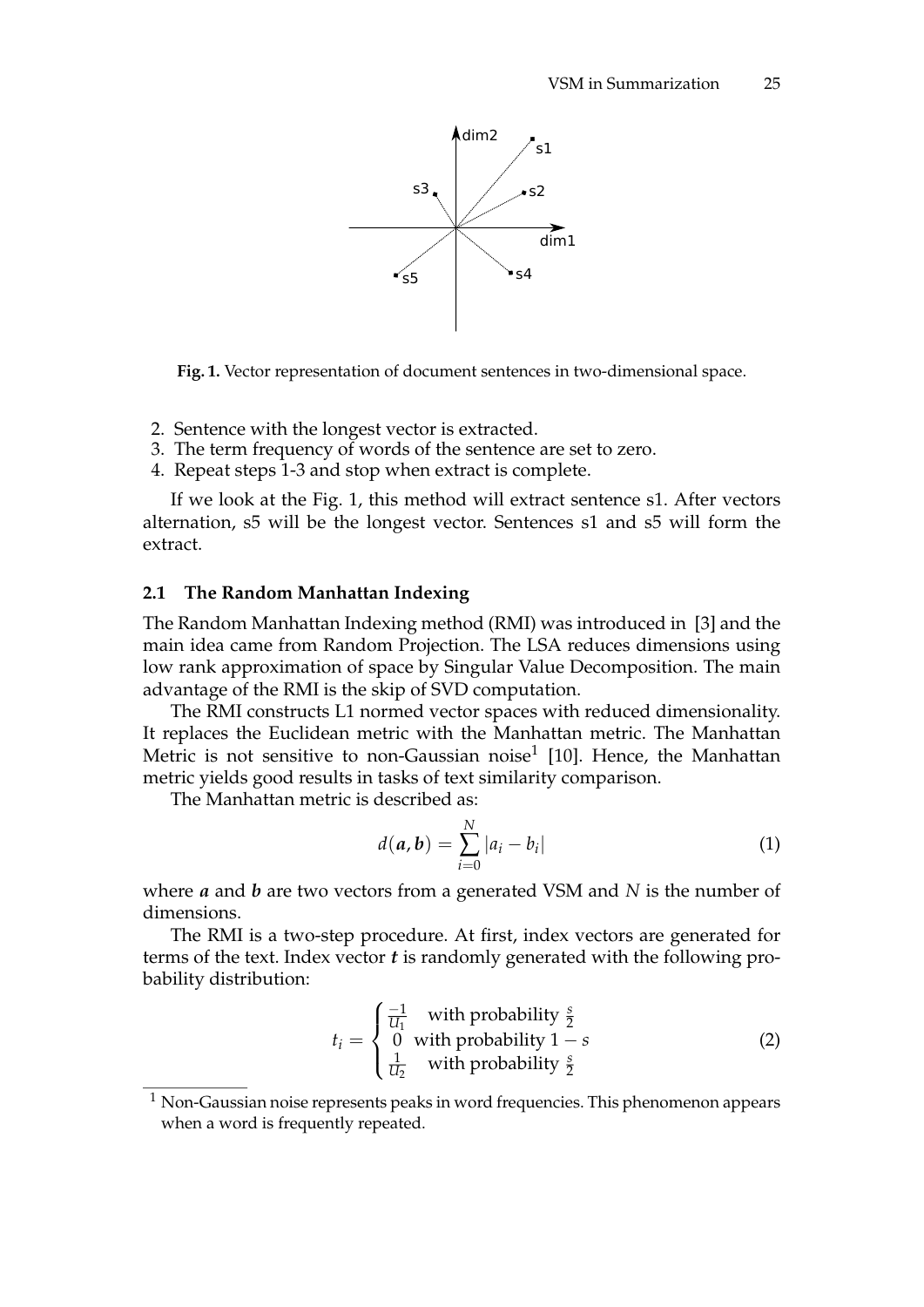where  $U_1$  and  $U_2$  are two independent uniform random variables in (0,1) and *s* determines the sparseness of the index vectors. Value *t<sup>i</sup>* represents i'th value of the index vector.

The sentence vectors are computed as the sum of index vectors. This sum is described as follows:

$$
s_k = \sum_{t \in s} t_k \tag{3}
$$

The k'th dimension of sentence vector *s* is computed as the sum of k'th dimension of every index vector of sentence *s*.

The problem with OOV words<sup>2</sup> is solved very simply; when a vector for a previously unobserved term is needed, a new vector is generated by probabilistic distribution (2).

#### **2.2 The Skip-gram Model**

The training of this model is very efficient and is based on log-linear neural network architecture. The training objective of the Skip-Gram Model is to find the best vector representation of terms in VSM that best predicts the surrounding words in the document.



**Fig. 2.** The Skip-gram model architecture.

Formally, the objective is to maximize the average log probability for a given sequence of terms  $t_1, t_2, ... t_N$ 

$$
\frac{1}{N} \sum_{n \in N} \sum_{-c \le j \le c, j \ne 0} \log(p(t_{n+j}|t_n)) \tag{4}
$$

where *c* is the size of the term context.

Computing log probability is not efficient because the cost of computing is dependent on the size of the training set. Therefore, the authors of the model define Negative sampling as objective which replaces the log probability computation with logistic regression [1].

<sup>2</sup> Out-of-Vocabulary words are words not observed in training data.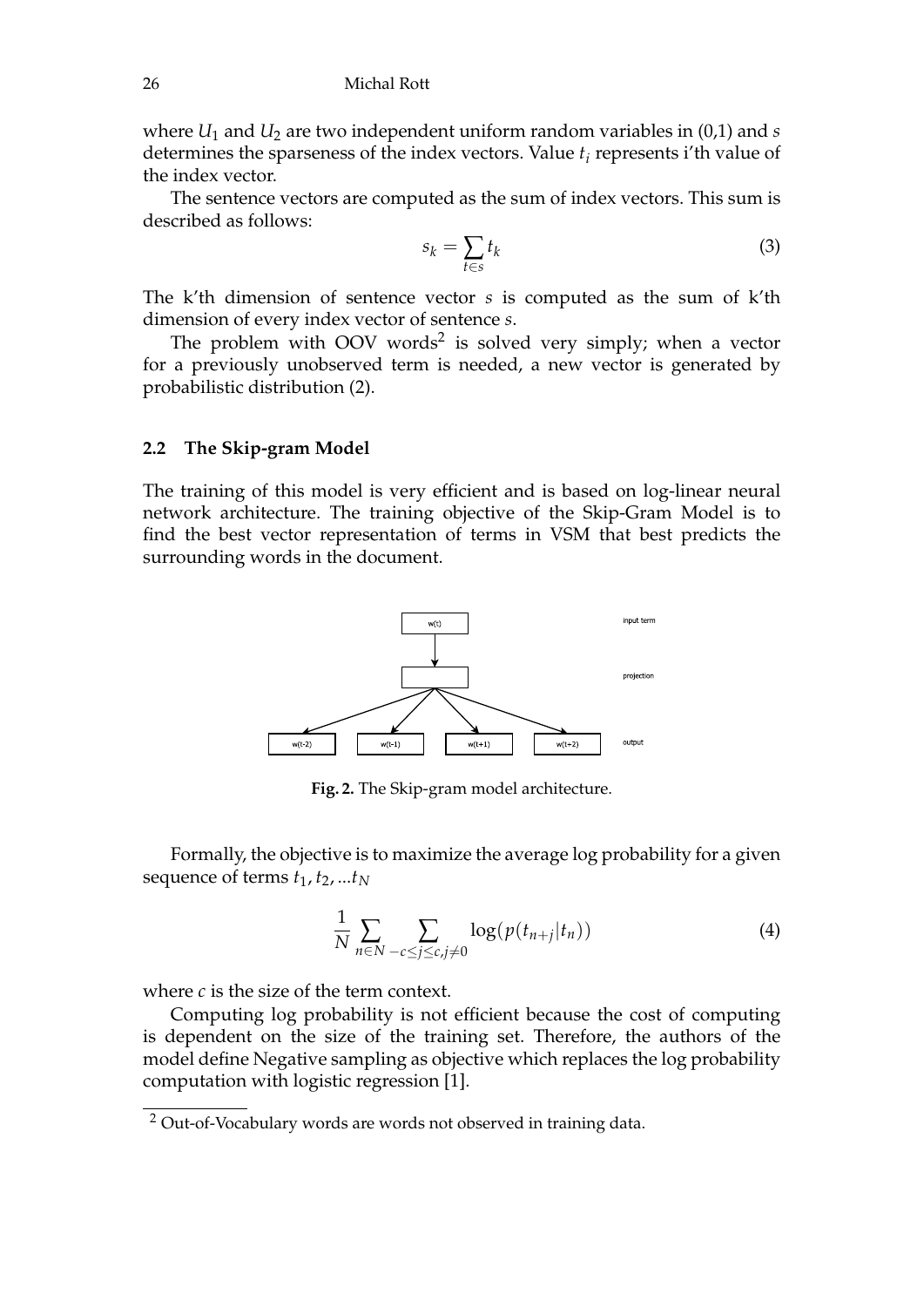The Subsampling of Frequent Words is used to balance the occurrence of frequent terms (e.g., "být", "a", "i" and "v") with rarer terms that have more of an informational value. The terms' probability is computed with the formula

$$
P(t_i) = 1 - \sqrt{\frac{h}{f(t_i)}}\tag{5}
$$

where  $f(t_i)$  is the frequency of term  $t_i$  in the training data and  $h$  is the heuristically chosen threshold. The recommend value is around  $10^{-5}$ .

The equation (3) is used to compute sentence vectors and cosine similarity (6) is used for vector comparison. The main disadvantage is handling of OOV words. The whole model supplemented by new data has to be recomputed to gain vectors for unobserved words. Nevertheless, the SGM produces very interesting spaces with semantically distributed word vectors as shown in [1].

$$
d(a, b) = \frac{\sum_{i=1}^{k} a_i \times b_i}{\|a\| \times \|b\|}
$$
 (6)

### **3 Experimental Evaluation**

#### **3.1 Data for Evaluation**

There were no publicly available reference data for evaluation of Czech automatic summarization. Therefore, I created my own test set. This test set contains 50 newspaper articles gathered from Czech news servers. 15 people were asked to produce informative extracts of each article. The articles contained 92089 words in total and were selected from columns on local and international news, economics and culture. The reference extracts contain an average of six sentences. The evaluation set is available on the Summec web page.

#### **3.2 Tools and Metrics Used**

The ROUGE [11] was used for evaluation. This toolkit supports various metrics of summarization evaluation. I chose ROUGE-1 metric due to free word order of Czech language. The ROUGE-1 computes co-occurrence of unigrams in the reference and generated summaries. The results obtained using this metric are presented in terms of Recall, Precision and F-score:

$$
Precision = \frac{TP}{TP + FP} \quad Recall = \frac{TP}{TP + FN} \quad F - score = \frac{2RP}{R + P} \tag{7}
$$

where TP, FP and FN are explained in Table 1.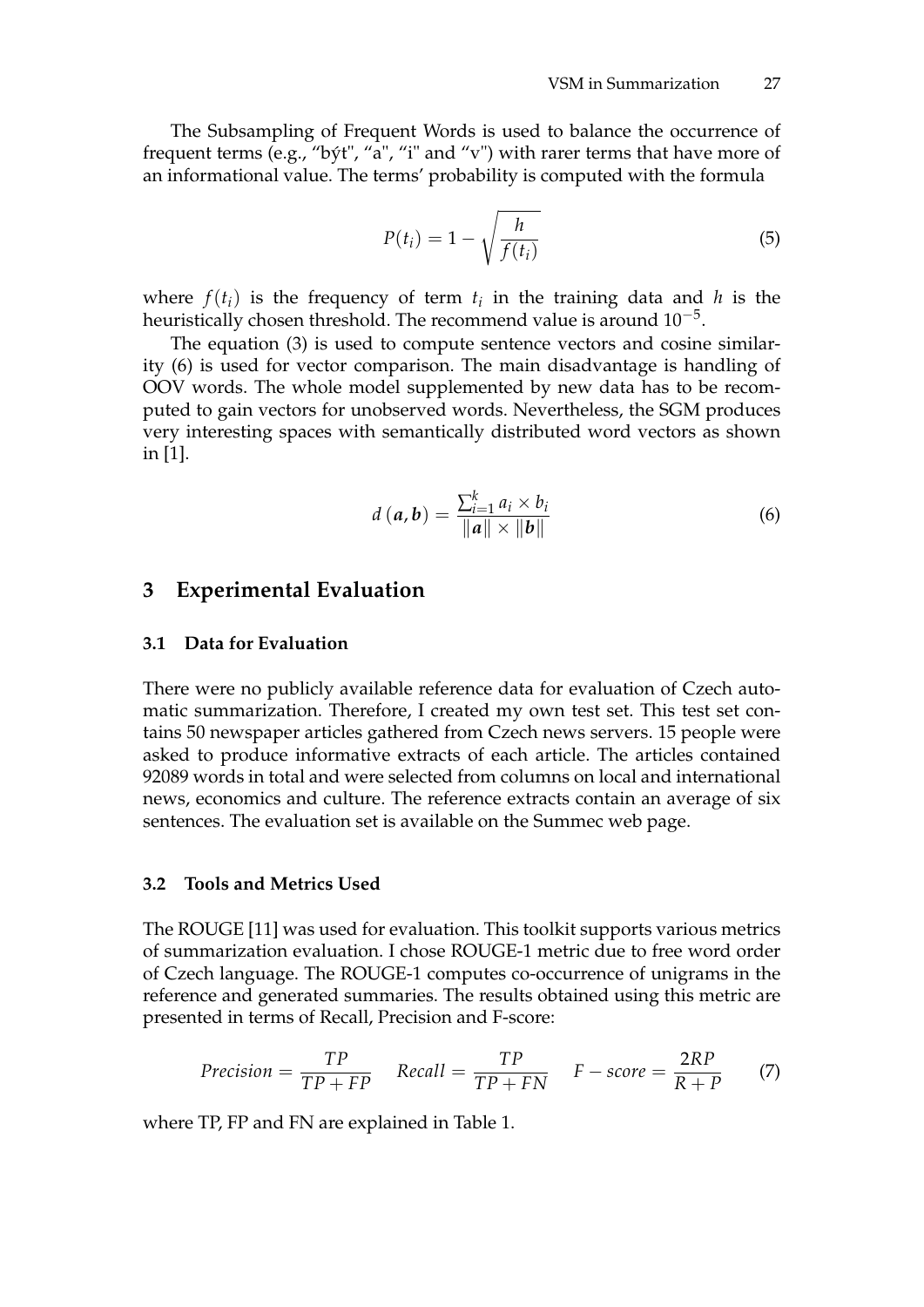#### 28 Michal Rott

| $#$ unigrams               | selected by anotators not selected by annotators |    |
|----------------------------|--------------------------------------------------|----|
| selected by the system     |                                                  | FN |
| not selected by the system | FP                                               | TN |

**Table 1.** The meaning of variables in equation (7) for ROUGE-1.

#### **3.3 Experimental Setup**

All summarization methods use preprocessing module of the Summec. This module offers sentence separation, words lemmatization, stop list, inverse document frequency dictionary and synonyms substitution. The separation of sentences is done using sequence of regular expressions that follows Czech language grammar. The Morphodita [12] is used to lemmatize the input texts. The stop list and IDF dictionary are created using 2.2M newspaper articles. The IDF dictionary contains 491k Czech lemmas. The resulting stop list contains over 200 Czech terms, including the most frequent Czech words and Czech prepositions, conjunctions and particles. Synonyms dictionary 7443 different groups of synonyms with a total of 22856 lemmas.

#### **3.4 Comparison of Summarization Methods**

The best performing method of the Summec (TFxIDF) and the LSA method are compared in 3.4 with novel methods. Both novel methods generated the exactly same extracts for our evaluation data. Hence, the result are identical.

|               |      | method Recall [%] Precision [%] F-score [%] |      |
|---------------|------|---------------------------------------------|------|
| <b>ISA</b>    | 55.4 | 55.1                                        | 55.2 |
| <b>RMI</b>    | 50.7 | 56.7                                        | 53.3 |
| <b>SGM</b>    | 50.7 | 56.7                                        | 53.3 |
| <b>TFxIDF</b> | 62.6 | 53.3                                        | 57.3 |

**Table 2.** Comparison of ROUGE-1 score of summarization methods.

The novel methods scored by 1.9 % worse than the LSA and by 4 % worse than the TFxIDF. The result of the RMI methods was anticipated because this method uses random distribution to generate term vectors. By principle, these vectors can not semantically represent document sentences in VSM. In contrast, term vectors generated by the SGM method are represented semantically in space. Therefore, the same result as the RMI is surprising.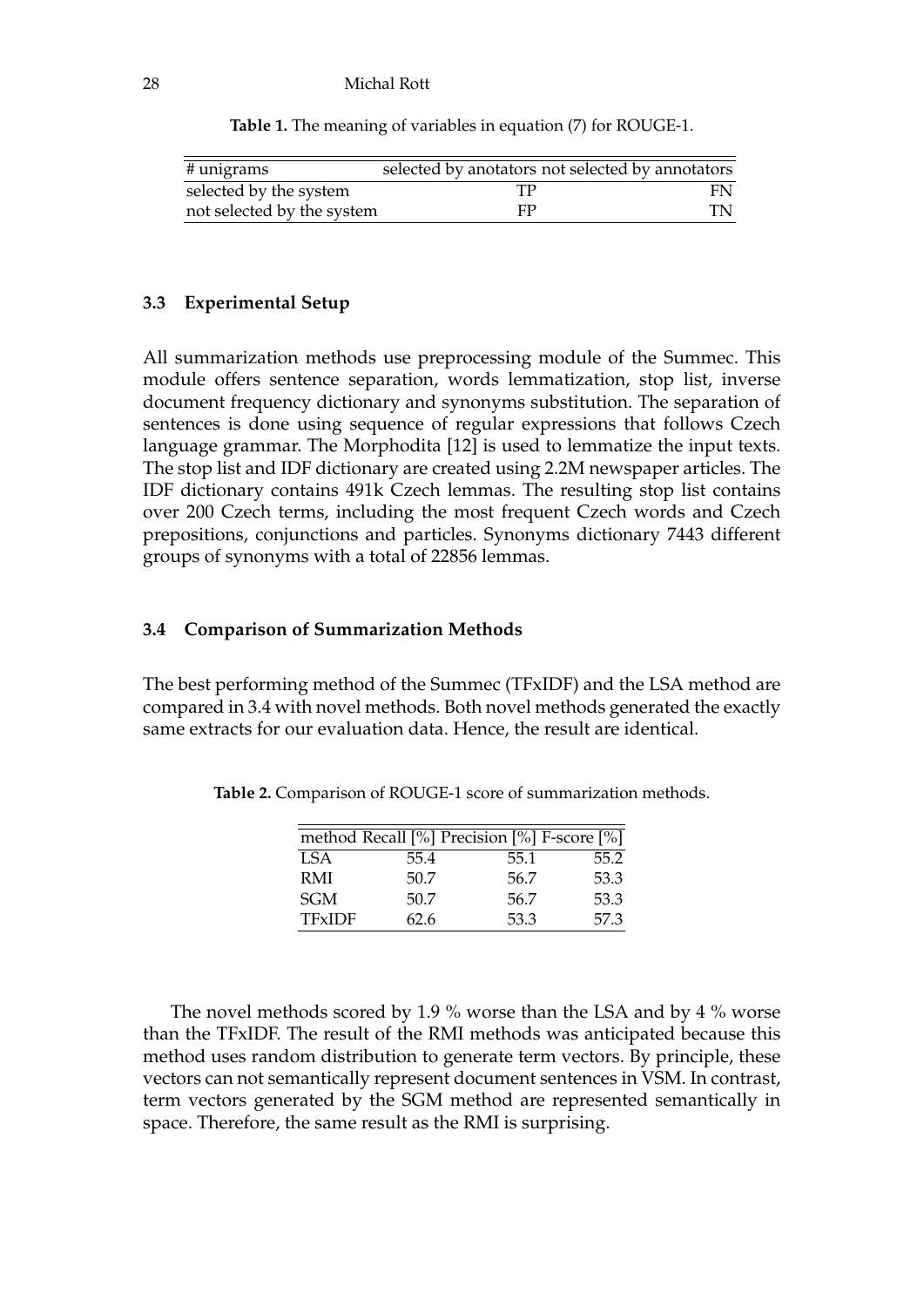# **4 Conslusion**

In this paper, I presented comparison of two news article summarization methods with methods implemented in the Summec. I evaluated their performance on an evaluation set containing 50 Czech news articles. The LSA-based method performs by 1.9 % better then the RMI and SGM methods. Nevertheless, the RMI offers very efficient way how to handle Out-of-Vocabulary words. The SGM has a feature of semantic representation of term vectors in VSM. I want to utilize this two methods in our next work. The demo of the Summec and the evaluation set is available on web page http://nlp.ite.tul.cz/sumarizace for public use.

**Acknowledgments** This paper was supported by the Technology Agency of the Czech Republic (project no. TA04010199) and by the Student Grant Scheme 2015 (SGS) at the Technical University of Liberec.

# **References**

- 1. Mikolov, T., Sutskever, I., Chen, K., Corrado, G., Dean, J.: Distributed representations ofwords and phrases and their compositionality. In: Advances in Neural Information Processing Systems. (2013)
- 2. Lu, Y., Ji, D., Yao, X., Wei, X., Liang, X.: Chemdner system with mixed conditional random fields and multi-scale word clustering. Journal of Cheminformatics **7** (2015) cited By 3.
- 3. Zadeh, B.Q., Handschuh, S.: Random manhattan indexing. In: Proceedings International Workshop on Database and Expert Systems Applications, DEXA. (2014) 203–208
- 4. M., R., Červa P.: Comparison of term vector generation methods for news clustering. In: 7th Language & Technology Conference, Poznan (Poland). (2015)
- 5. Deerwester, S., Dumais, S.T., Furnas, G.W., Landauer, T.K., Harshman, R.: Indexing by latent semantic analysis. JOURNAL OF THE AMERICAN SOCIETY FOR INFORMATION SCIENCE **41**(6) (1990) 391–407
- 6. Gong, Y., Liu, X.: Generic text summarization using relevance measure and latent semantic analysis. In: Proceedings of the 24th Annual International ACM SIGIR Conference on Research and Development in Information Retrieval. (2001)
- 7. Steinberger, J., Ježek, K.: Text summarization and singular value decomposition. In: Proceedings of the Third international conference on Advances in Information Systems. ADVIS'04, Berlin, Heidelberg, Springer-Verlag (2004) 245–254
- 8. Pala, K., Všianský, J.: Slovník českých synonym (Dictionary of Czech Synonyms, SCS). 3 edn. Lidove Noviny Publishers, Praha (2000)
- 9. Rott, M., Červa, P.: Summec: A summarization engine for czech. Lecture Notes in Computer Science (including subseries Lecture Notes in Artificial Intelligence and Lecture Notes in Bioinformatics) **8082 LNAI** (2013) 527–535 cited By 0.
- 10. Weeds, J., Dowdall, J., Schneider, G., Keller, B., Weir, D.: Using distributional similarity to organise biomedical terminology. Terminology **11**(1) (2005) 107–141
- 11. Lin, C.Y.: Rouge: A package for automatic evaluation of summaries. In: Proceedings ACL workshop on Text Summarization Branches Out. (2004)